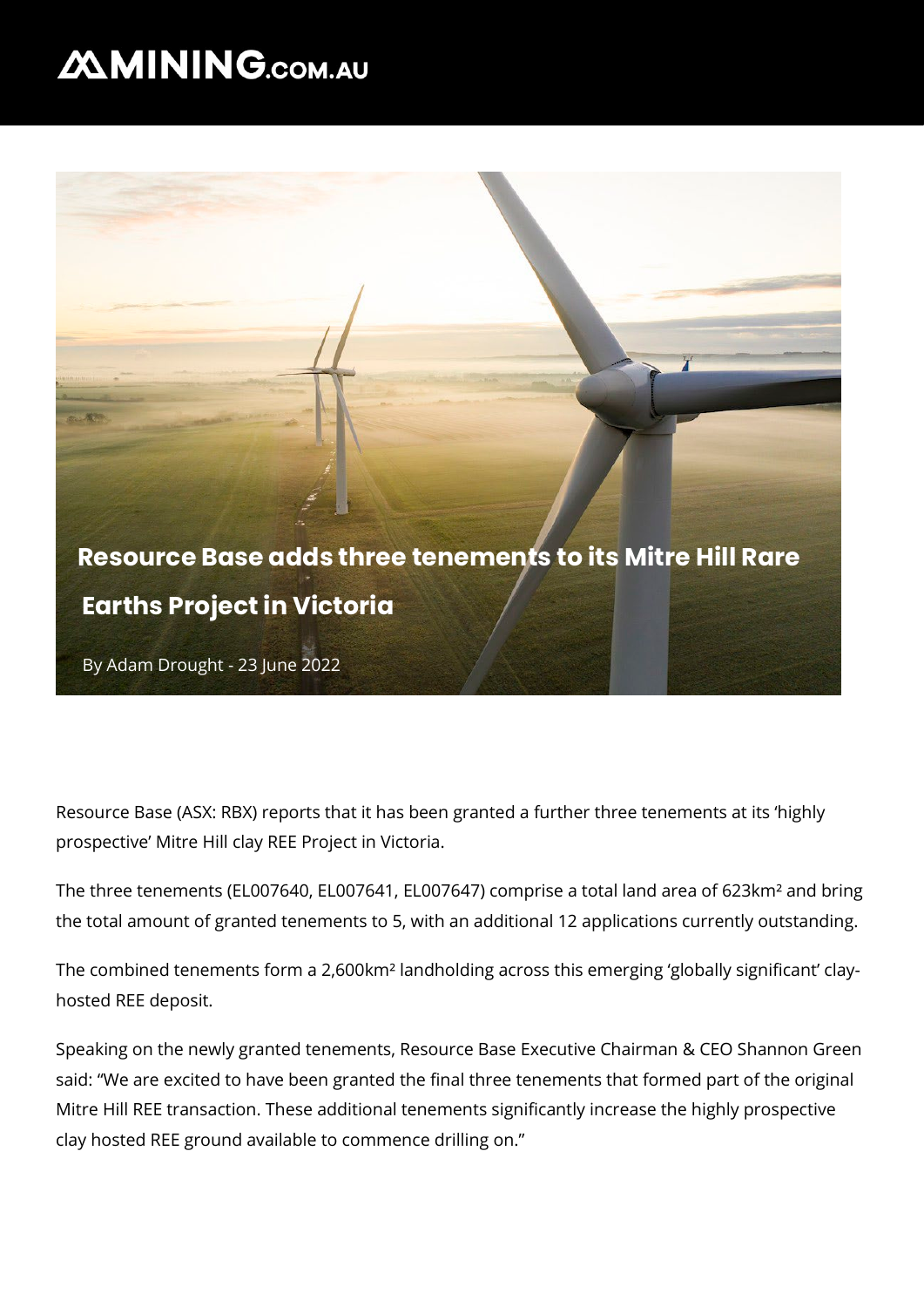## *"THESE ADDITIONAL TENEMENTS SIGNIFICANTLY INCREASE THE HIGHLY PROSPECTIVE CLAY HOSTED REE GROUND AVAILABLE TO COMMENCE DRILLING ON"*

The company also notes that granted tenement EL007640 borders tenement EL007646, where it recently discovered a 'higher-grade' zone of rare earths mineralisation that remains open along the shared boundary.

In addition, the second granted tenement (EL007641) borders a portion of land that is held by a third party and has returned REE mineralisation intercepts exceeding 500ppm TREO.

The third granted tenement (EL007647) borders a piece of land owned by Australian Rare Earths (ASX: AR3) that hosts an Inferred Mineral Resource of 39.9Mt @ 725ppm TREO.

Resource Base believes that ongoing step-out drilling currently underway at tenement EL007646 will aid in defining an initial JORC-compliant Resource.